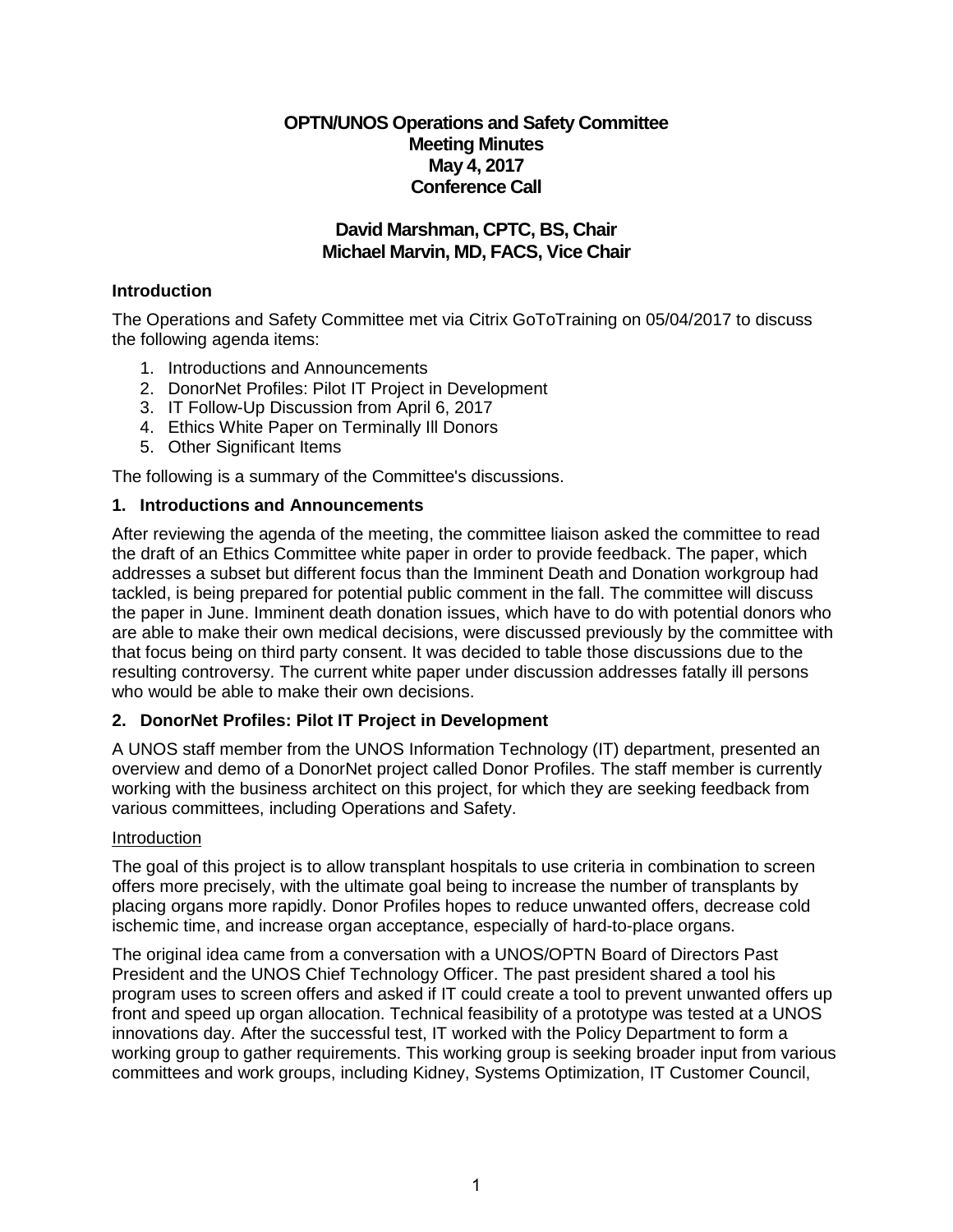Organ Procurement Organization (OPO), and the Transplant Coordinators. The Donor Profiles working group currently has five members from three hospitals and two OPOs.

The project's key concepts include:

- Profiles will be set up at a program level, not at the individual candidate level. This streamlines the process by eliminating the need to set up individual profiles for each candidate.
- Tools will be provided to manage a large waitlist, including the ability to add and remove candidates in bulk.
- Individual candidate functionality would be limited, which reduces cost and provides better visibility at the program level.

#### Donor Profiles - Waitlist Screens Demo

A UNOS IT staff member presented a demo, which showed how transplant hospitals can add a profile, add and remove candidate associations, edit a profile, and remove a donor profile. The main page shows a list of all profiles, a description for each, and the total number of candidates associated with the profile.

The idea is to enter criteria to describe a donor from whom offers would be undesirable. Currently, the minimum acceptance criteria in Waitlist are inclusionary; Donor Profiles is designed to be exclusionary. The Add screen has ten donor criteria. Users must go through the following steps on the Add screen:

- Name the profile
- Specify donor type (brain death or donation after circulatory death (DCD))
- Specify offer type (pre-recovery or post-recovery). Depending on feedback received, the final product may include only post-recovery profiles, as that may be more useful than prerecovery.

Exclusionary criteria in the system include: maximum kidney donor profile index (KDPI), whether the donor is outside of your donation service area (DSA) or outside of your region, minimum and maximum ages, history of hypertension and/or diabetes, maximum cold and warm ischemic times, increased high risk, human leukocyte antigen (HLA) mismatch. A candidate panel reactive antibodies (CPRA) threshold has recently been added to allow users to adjust criteria as desired for highly sensitized candidates.

Regarding the "donor increased PHS high risk" category, the Committee Vice Chair suggested eliminating the word "high" and just using "increased risk." The term "donor PHS increased risk" was suggested. When the US Public Health Service (PHS) guidelines were revised in 2013 the terminology was changed from "high" to "increased" risk.

After creating a new profile, it will show up in the list of all profiles for that particular hospital. When a profile is first added, the total number of candidates associated is 0; candidates must be associated by the user. The user can search for a group of candidates by age, medical urgency status, waitlist add date, and other criteria. Entering the desired criteria generates a list of all candidates that meet these criteria. Candidates can be associated individually by entering their name, or they can be added in bulk from the group search. Profiles can also be deleted or edited.

On the DonorNet side, profiles would be applied at electronic organ offer time, not at match run time. Profiles would not be applied prior to match run, because information usually changes after match run. This allows for dynamic bypassing as information changes, which seems more useful.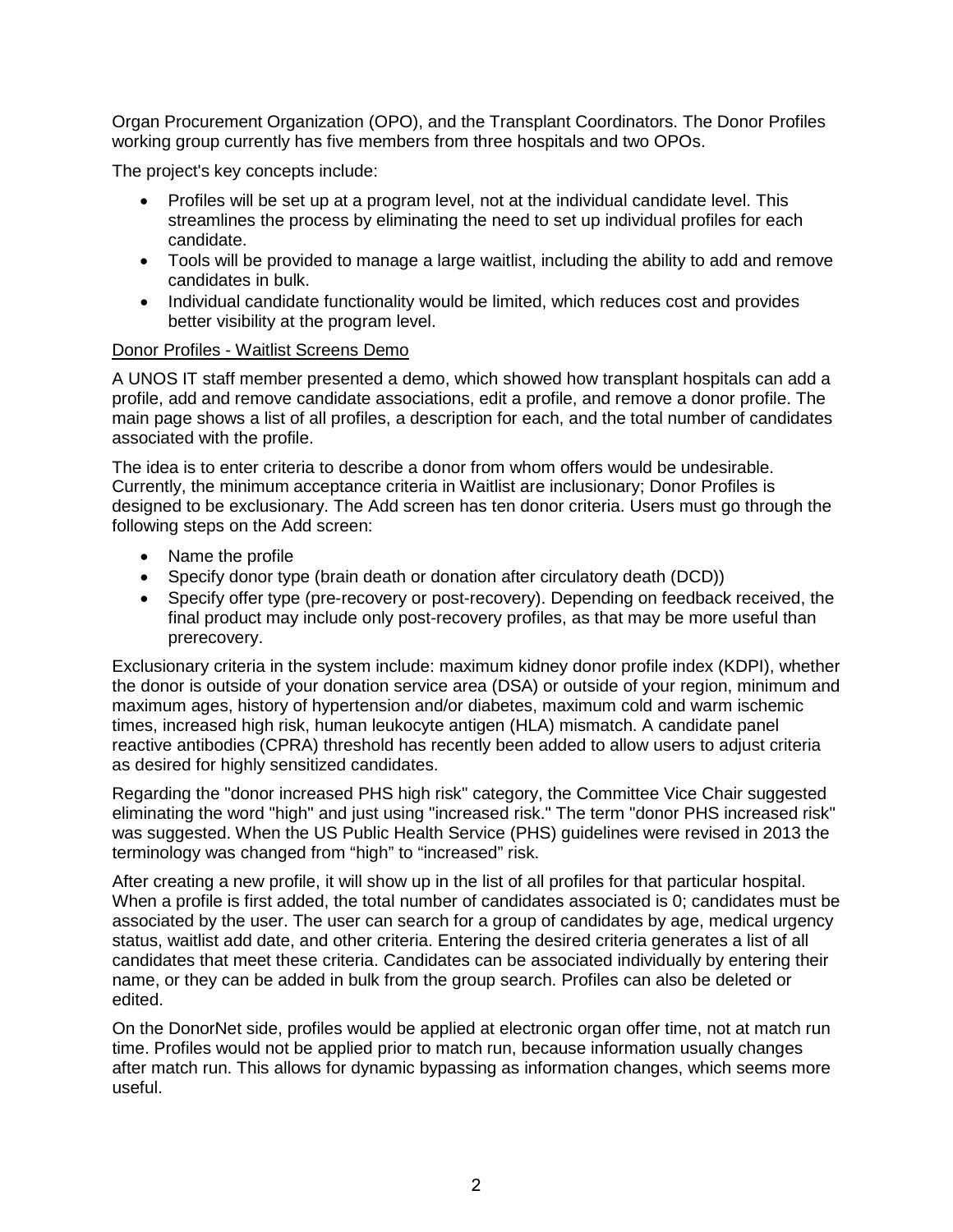The vice chair notes, however, that factors like age and weight would not change, and wonders if allowing for a preliminary narrowing of the field earlier in the process would increase efficiency by avoiding a flood of notifications. The committee chair pointed out that you don't receive notifications automatically. Rather, because the system is dynamic, it allows any variables that have been entered to be applied when the OPO chooses to notify.

In response to this question, IT staff discussed how the system would look from the OPO side. Under the current system, the OPO clicks "Electronically Notify" after running a match. The new system would add an extra step for the OPO at this point, allowing them to edit or enter new data at this point in the process to ensure accuracy. When the user clicks "Next", the system reviews every candidate on the list to see whether there are any profiles associated with that candidate. It matches the profile data with the donor data to determine if there are any exact matches. If there are, the system applies a bypass code for donor profiles. Under the new system, the starting sequence for sending electronic organ offers (EOOs) is often going to be further down a match.

After the first time a user goes in to run the notifications, the starting sequence would be further down the match run list.

#### Waitlist and DonorNet Pilots

During the pilot and initial rollout phases, the plan is to focus strictly on kidney candidates and donors.

The Waitlist pilot will be open only to a select group of transplant centers. After participating centers set up their profiles, UNOS will apply those profiles retrospectively to offers over a certain time frame (probably six months to a year). UNOS will then provide reports back to the pilot participants to allow them to review the criteria and refine as necessary. This pilot phase will involve at least two iterations.

Once participants in the pilot feel that the criteria are correct and that the profiles are working as intended and bypassing appropriately, the prospective DonorNet pilot would begin. At this stage, the profiles will be applied to live offers, but no bypassing will be performed. After the DonorNet pilot phase, bypassing would be introduced.

## Feedback

The committee chair noted that the profile pop-up could become tedious from an OPO perspective, particularly post-recovery. It seems the new system is adding extra, unnecessary clicks. The chair thinks that once all the data is entered, there comes a point where it is unlikely to change. Maybe this extra work could be eliminated from the system once biopsy results have been entered and the OPO is trying to work through kidney allocation.

The vice chair thinks the new system would add a lot of useful information to DonorNet. Another committee member is also enthusiastic about the proposed system and asks how long before the project goes live. IT staff anticipates the first pilot will begin in the first quarter of next year, so it is hard to predict when it will go live--perhaps a year and a half or around that time frame. The committee member thinks that, when it goes live, it is going to be important to convince centers to actually use the system rather than just looking at all the offers.

The committee chair asks if criteria like minimum and maximum age will still exist in the new system, or whether it will force all users into viewing the profiles. IT staff says the development team is still working through that question. It seems likely that some of the minimum acceptance criteria might go away or change. The chair suggests it might be necessary to get rid of the minimum acceptance criteria because that would force people to use the profiles and to better define their acceptance criteria.